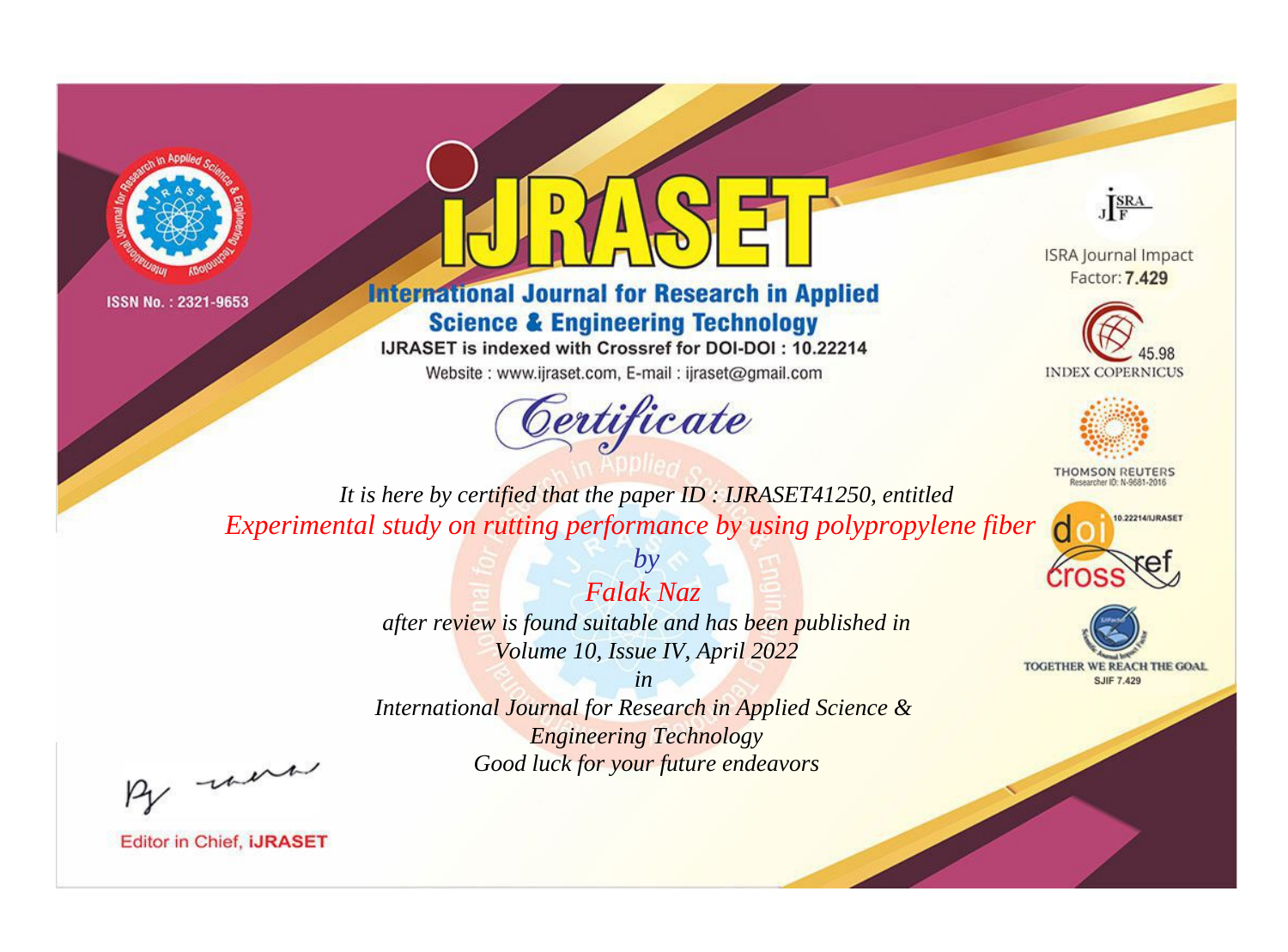



**International Journal for Research in Applied Science & Engineering Technology** 

IJRASET is indexed with Crossref for DOI-DOI: 10.22214

Website: www.ijraset.com, E-mail: ijraset@gmail.com



JERA

**ISRA Journal Impact** Factor: 7.429





**THOMSON REUTERS** 



TOGETHER WE REACH THE GOAL **SJIF 7.429** 

*It is here by certified that the paper ID : IJRASET41250, entitled Experimental study on rutting performance by using polypropylene fiber*

> *by Dr. Hu Kui*

*after review is found suitable and has been published in Volume 10, Issue IV, April 2022*

*in* 

*International Journal for Research in Applied Science & Engineering Technology Good luck for your future endeavors*

By morn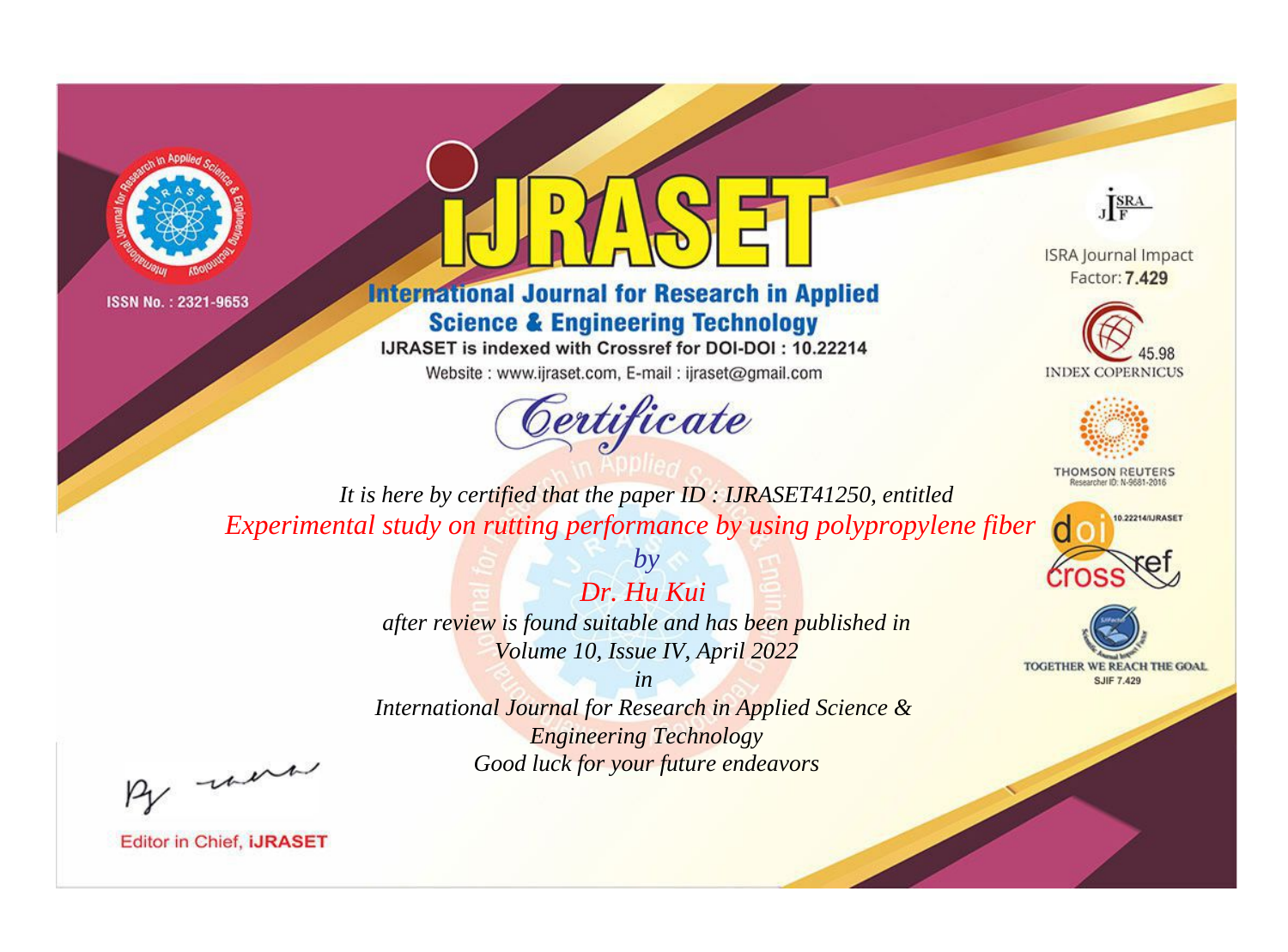



**International Journal for Research in Applied Science & Engineering Technology** 

IJRASET is indexed with Crossref for DOI-DOI: 10.22214

Website: www.ijraset.com, E-mail: ijraset@gmail.com



JERA

**ISRA Journal Impact** Factor: 7.429





**THOMSON REUTERS** 



TOGETHER WE REACH THE GOAL **SJIF 7.429** 

*It is here by certified that the paper ID : IJRASET41250, entitled Experimental study on rutting performance by using polypropylene fiber*

*Anwar* 

*by*

*after review is found suitable and has been published in Volume 10, Issue IV, April 2022*

*in* 

*International Journal for Research in Applied Science & Engineering Technology Good luck for your future endeavors*

By morn